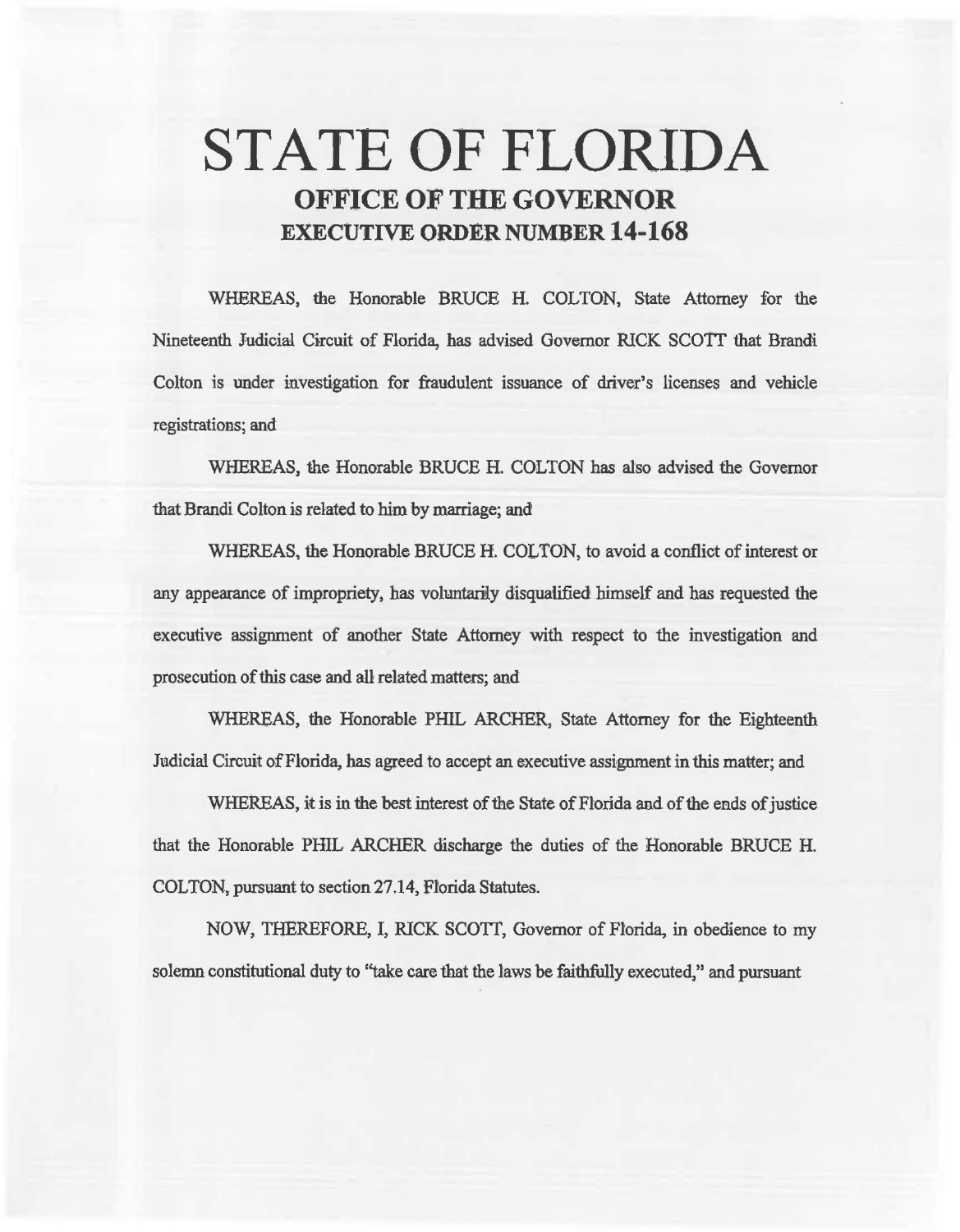to the Constitution and laws of the State of Florida, issue the following Executive Order, effective immediately:

## Section 1.

The Honorable PHIL ARCHER, State Attorney for the Eighteenth Judicial Circuit of Florida, referred to as the "Assigned State Attorney," is assigned to discharge the duties of the Honorable BRUCE H. COLTON, State Attorney for the Nineteenth Judicial Circuit of Florida, as they relate to the investigation, prosecution and all matters related to Brandi Colton.

## Section 2.

The Assigned State Attorney or one or more Assistant State Attorneys and Investigators, who have been designated by the Assigned State Attorney, shall proceed immediately to the Nineteenth Judicial Circuit of Florida, and are vested with the authority to perform the duties prescribed herein.

## Section 3.

All residents of the Nineteenth Judicial Circuit are requested, and ali public officials are directed, to cooperate and render whatever assistance is necessary to the Assigned State Attorney, so that justice may be served.

#### Section 4.

The period of this Executive Assignment shall be for one (1) year, to and including May 15, 2015.